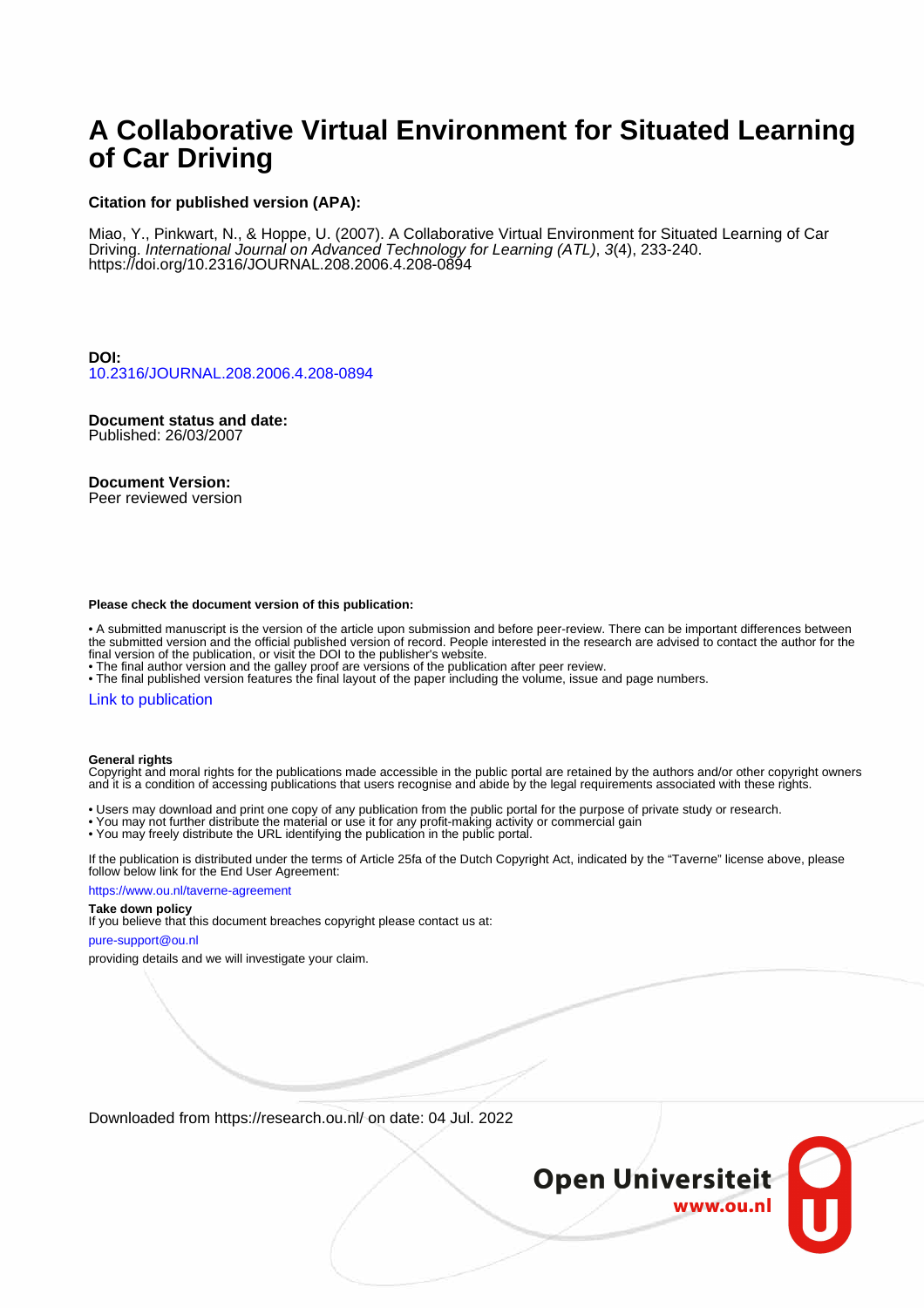# **A COLLABORATIVE VIRTUAL ENVIRONMENT FOR SITUATED LEARNING OF CAR DRIVING**

Y. Miao\*, N. Pinkwart\*\*, and H.U. Hoppe\*\*\*

\* Educational Technology Expertise Centre

The Open University of the Netherlands, Heerlen, The Netherlands yongwu.miao@ou.nl

> \*\* Human Computer Interaction Institute Carnegie Mellon University, Pittsburgh, USA nielsp@cs.cmu.edu

\*\*\* Institute for Computer Science and Interactive Systems The University of Duisburg-Essen, Duisburg, Germany hoppe@collide.info

### **Abstract**

In the view of situated learning theory, knowledge and understanding are fundamentally products of learning situations. Learning is situated and takes place by means of legitimate peripheral participation within the context of a community of practice. Based on the theory of situated learning, this article develops conceptual and technical approaches to build a webbased collaborative 3D car-driving simulation environment that requires only low computing, networking and development resources. Rather than instructing individuals on a formal, structured, intensive and programmed base, this simulation environment supports members of virtual communities of practice to perform informal, unstructured, spontaneous, collaborative, situated learning. Pilot studies conducted with the system show its partial success and demonstrate that it depends on the characteristics of specific educationally valuable learning situations whether the collaborative learning approach we propose can succeed also with smaller group sizes.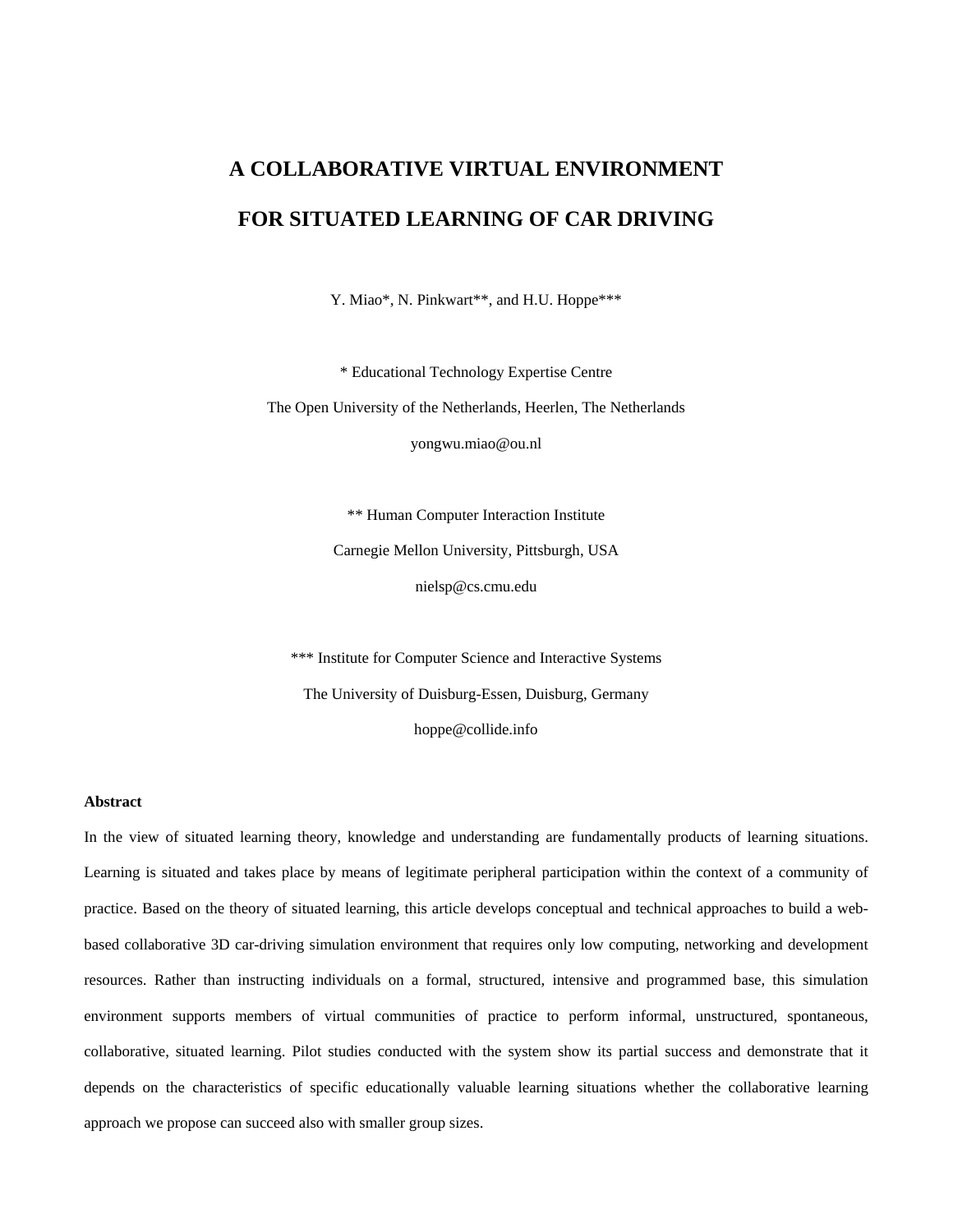# **Key words**

Situated learning, computer simulation, collaborative virtual environment, car-driving training

# **1. Introduction**

Constructivist conceptions of learning assume that knowledge is individually constructed and socially co-constructed by learners based on their interpretations of experiences in the world. Since knowledge cannot be transmitted but is actively built, instruction should consist of creating situations that provide interpretable experiences. In particular, students learn best when they are actively engaged in acquiring and constructing knowledge in a learning-by-doing situation. However, sometimes the instruction method of learning-by-doing is difficult to apply because of costs, safety requirements, or resource unavailability. Many researchers and educational practitioners believe that virtual reality simulation systems offer strong benefits that can support education through their experiential and intuitive characteristics in which learners can share contexts and interact [1] and especially facilitate constructivist and situated learning [2, 3]. Many 3D simulation systems for training purposes have been developed and are in regular use, allowing students to experience a "real-life" situation in an artificial environment. The use of simulation systems demonstrates several practical advantages and offers enhanced training possibilities [4, 5]. In the view of Gredler [1], simulations can "bridge the gap between the classroom and the real world by providing experience with complex, evolving problems." Gredler distinguishes between several types of educational simulations: *experiential* ones in which the student is part of the simulated world and can interact with it, and *symbolic* ones in which the student acts as a researcher and observes the simulated world.

Virtual worlds and simulations can serve for a variety of educational functions, including the design of interactive training systems and the design of experiential learning environments, and can deliver effective learning support (see [2] for a comprehensive survey). Many educational simulation systems emphasize the importance of physical factors to facilitate the training process. For example, a typical car-driving simulator usually contains all necessary hardware and software modules, an advanced visual and audio system, a motion system, and a fully functional cab with instrumentation to provide a "reallife" driving environment. Such "vehicle-centred" simulators emphasize the simulation of the physical motion and sense. These simulators are designed to train learners to control the vehicle. Furthermore, to achieve some traffic conditions, series of traffic scenarios are usually elaborately designed and programmed [6]. Because these kinds of simulation systems are very expensive, the training programs involving these simulators are typically formal, structured, and intensive courses.

Today however, for some training purposes, low-cost simulation systems (also called "homebrew" or "desktop" systems in the terminology of [7]) can be developed and used as well, as the performance of personal computers increases.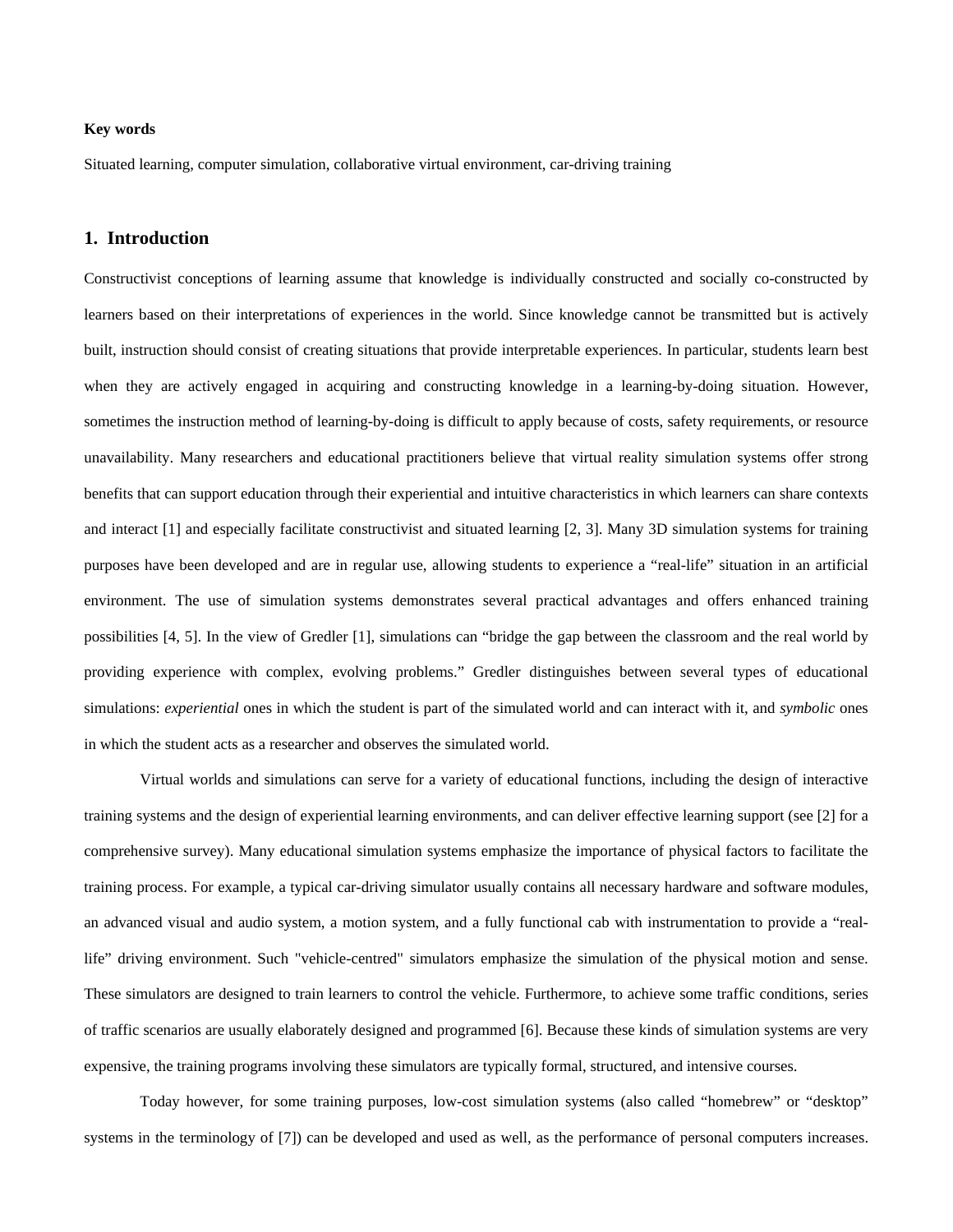Recently many companies have acknowledged this and have developed low-cost simulation systems for training purposes. For example, a 3D driving school [8] has been developed as a software application running on a single PC with a simple user interface. Different from "vehicle-centred" approaches, such a kind of simulator is "traffic-centred" and focuses on simulating traffic situations. It can be used to train at high-level skills such as recognizing situations and developing driving strategies. According to [9], a considerable part of training tasks (approx. 60%) can be done with these kinds of simulators. Although a low-cost training simulation system clearly has a different focus compared to "full size" solutions, the training procedures are often similar. An individual trainee uses a simulation system with standard, pre-defined driving scenarios. The system or an instructor gives commands and monitors the performance of the trainee. If the trainee has completed a set of scenarios without mistakes, the system will present to him scenarios with increasing difficulty. If an error is committed, feedback will be presented to the trainee during the lessons, and the trainee may need to drive through the same series of scenarios repeatedly until he succeeds.

Our research work described in this article follows a different educational paradigm: we provide a collaborative virtual simulation environment that supports informal, unstructured, spontaneous, collaborative, situated learning. Rather than adopting a "drill and practice" approach for teaching specific driving skills, our environment fosters users to learn traffic rules and basic knowledge about car-driving in virtual communities of practice. Instead of repeatedly presenting hard-coded situations, the geographically distributed users themselves create potentially rich and unexpected situations at runtime, like those that occur in the real world. In the terminology of [1], our approach integrates two subtypes of experiential simulations: social-process simulations (interacting with peer drivers) and diagnostic simulations in virtual environments (steering the car according to traffic rules). Learners can access the simulated world and gain driving knowledge anytime and anywhere like playing a collaborative game. Our first attempt in this direction has been described in [10], which focuses on discussing a "high-dimensional data object" method to represent situated knowledge. In this article, we focus on presenting educational and technical approaches to a web-based, low-cost 3D collaborative virtual simulation environment for car driving, and present some initial evaluation results.

### **2. Requirements Derived from Situated Learning Theory**

Situated learning places the learner in the centre of an instructional process consisting of *content* - the facts and processes of the task; *context* - the situations, values, beliefs, and environmental cues by which the learner gains and masters content; *community* - the group with which the learner will create and negotiate meaning of the situation; and *participation* - the process by which learners working with peers and with experts in a social organization solve problems related to everyday life circumstances [11, 12, 13]. Situated learning in a virtual learning environment should integrate these four elements: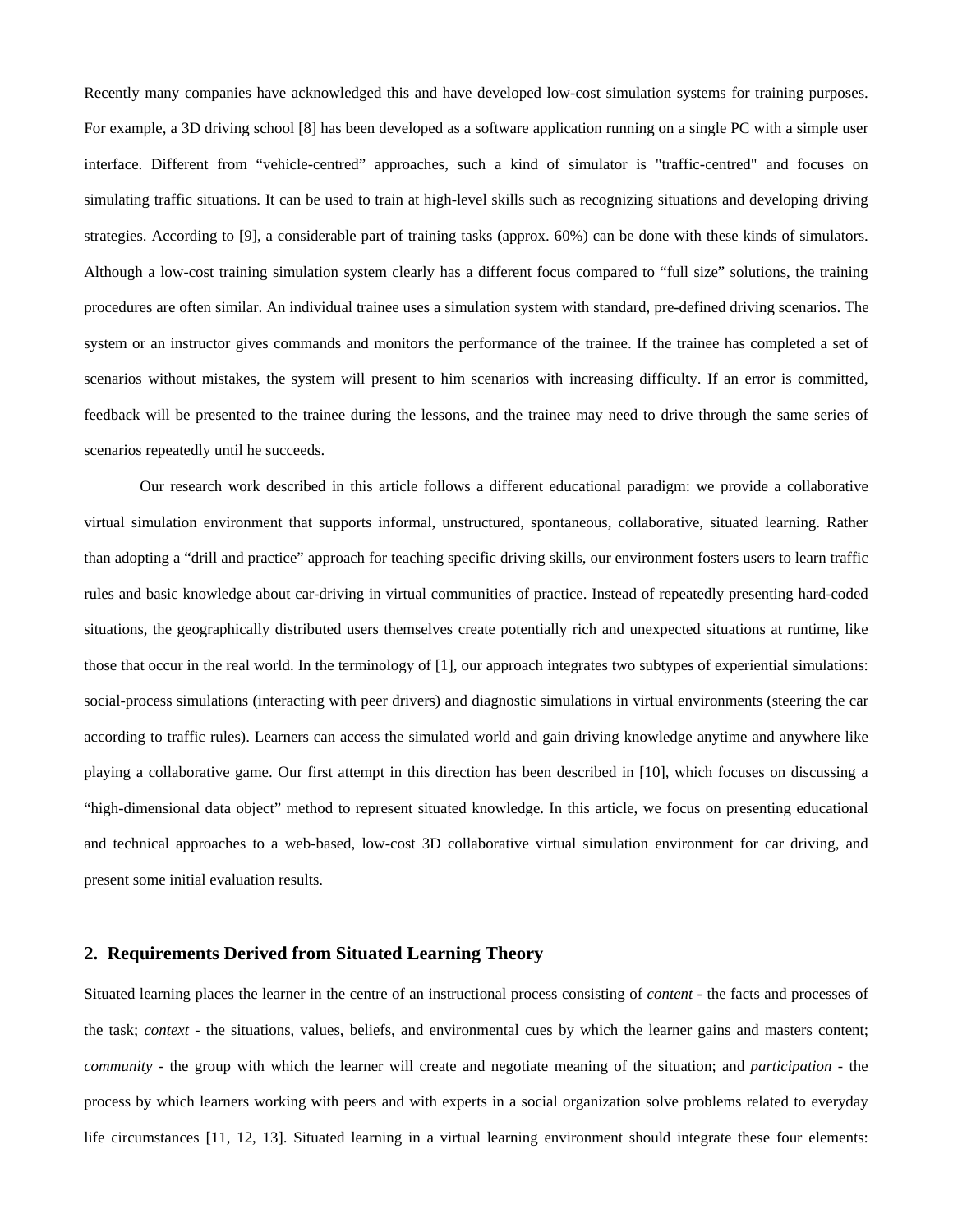content, context, community, and participation. In this section, we discuss the first two elements in subsection 2.1 and the other two elements in the remaining two subsections, respectively.

### **2.1 Supporting Contextualised Learning**

Learner experience, learner control and learner interpretation as well as an emphasis on authentic environmental and contextual factors are increasingly recognised as important factors for teaching and learning [14]. Knowledge similarly indexes the situation in which it arises and is used. The embedding circumstances efficiently provide essential parts of its structure and meaning. Learners interact with the world not following preconceived plans but related to the situations encountered. Learning the situatedness of knowledge is as important as learning knowledge itself. An approach to a virtual learning environment should therefore provide an authentic context and embed content in authentic situations.

### **2.2 Supporting Collaborative Learning**

Lave and Wenger [15] have proposed situated learning as an analytical perspective on learning. Situated learning takes place within the context of a *community of practice*. Lave and Wenger are reacting to modern-day schooling with its emphasis on academic achievement and its aloofness from activities as they actually take place within a community: "More importantly, the organization of schooling as an educational form is predicated on claims that knowledge can be decontextualised, ..." [15] Through involvement in a community, learners interpret, reflect, and form meaning. Community provides the setting for the social interaction that is needed to engage in dialogue with others to see various and diverse perspectives on any issue [15, 16]. Community is the joining of practice with analysis and reflection to share the tacit understandings and to create shared knowledge from the experiences among participants in a learning opportunity. A virtual learning environment should thus provide shared activity spaces for members of the community of practice to interact with each other and to socially coconstruct knowledge.

### **2.3 Supporting Participation and Scaffolding**

Participation is a process by which learners working together with peers and with experts in a social organization solve problems related to everyday life circumstances [11, 12, 13]. While working on these tasks, a learner may receive instruction as needed to complete tasks or understand aspects of the domain knowledge. *Scaffolding* allows students to perform tasks that would normally be slightly beyond their ability without that assistance from the teacher. A virtual learning environment should focus on creating authentic activity and on posing authentic problems to the students to solve, including the necessary scaffolding and instruction to help the student engage in the problems as early as possible.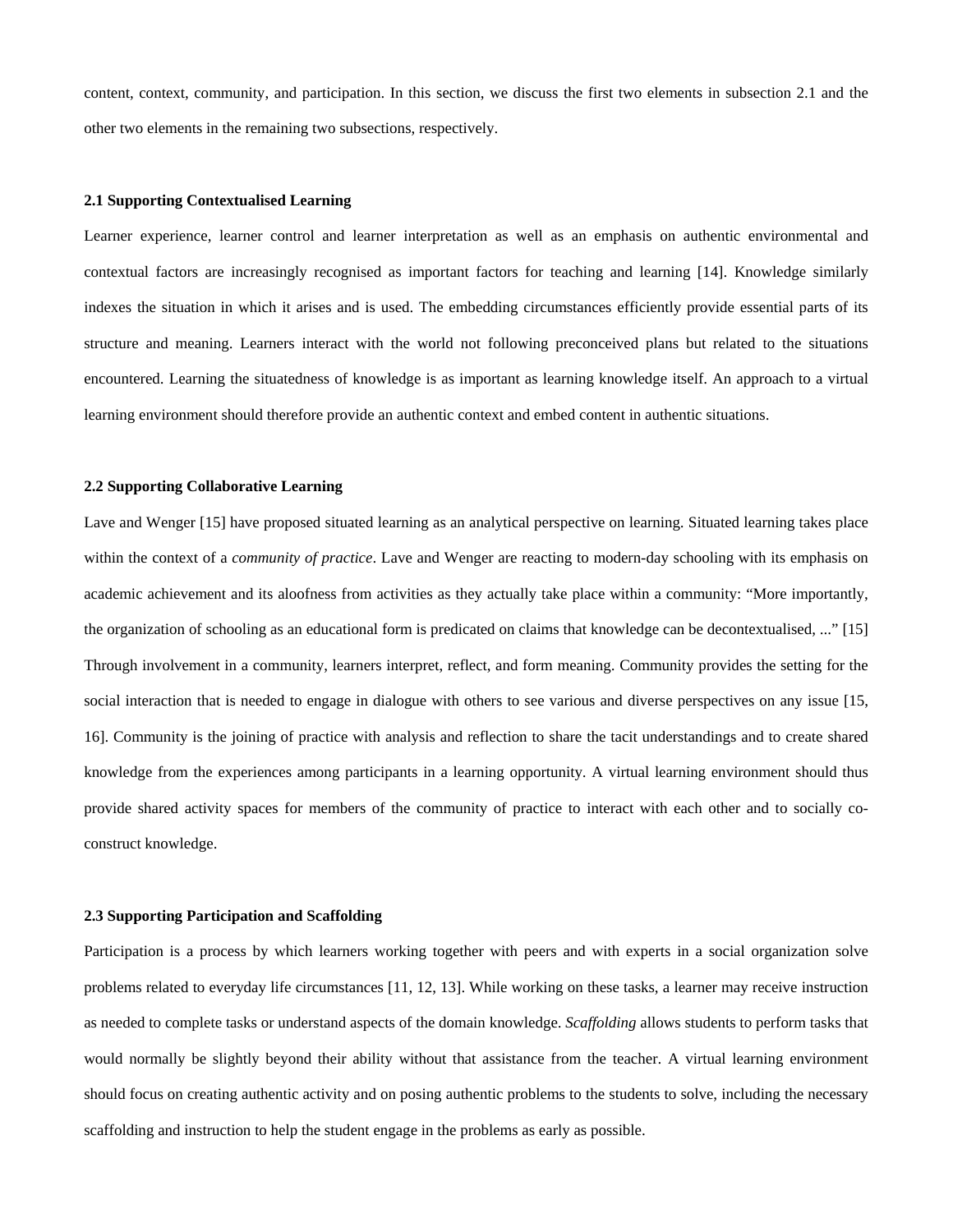# **3. Educational and Technical Approaches to a Web-based, Low-cost 3D Collaborative Virtual Simulation Environment**

With the pedagogical background of situated learning theory and its general implications on the design of educational targeted collaborative simulation environments as outlined above, this section presents a design of a concrete collaborative car driving simulator that takes into account these principles. In particular, we set the focus on the aspects of "content and context" and "social interaction". On the technical level, these are partially in conflict with each other: realistic content and context requires a rich data model, while in turn the desired fast interaction with peers in a distributed system demands a reasonably small amount of data to transmit in order to reduce the network load, especially if a "low cost" solution is also aimed at in terms of bandwidth.

### **3.1 Embedding Content in Situations**

The computational objects needed for a low-cost but still "authentic" collaborative car driving simulator can be subdivided into two categories: static objects (e.g., houses or trees) and dynamic objects (cars, pedestrians, etc.). The virtual driving place model we employ consists of a grid of small cells, each cell containing a list of static and dynamic objects together with some generic parameters (position of the cell in the grid, etc.). For the cars, a predefined abstract data model together with its transformation to VRML representation is used. The parameters incorporated in this model are position, direction and speed of the car, turning angle, acceleration/braking information (needed for the break lights), indicator status, and sector information. As in a real car, the user can manipulate certain of these parameters directly (e.g., braking information or indicator status) and others indirectly (like speed or position information). The simulation environment updates the car data model according to the user actions and updates the central data storage (cf. next subsection) as well as the local view.

Conceptually, the described static and dynamic objects in the driving place constitute the "situated knowledge" embedded in a concrete traffic situation in a road network that is used by multiple cars. We have chosen Jess [17], a rule based logic programming language as a technical platform to encode these objects. While the basic facts used within the Jess engine are immediate consequences of the atomic objects and their properties, the production rules serve different purposes:

• A number of rules serve the purpose of *situation recognition*. Here, location-bound situations never change their position (e.g., a curve), while non-location-bound situations (e.g., a car approaching another car) can happen anywhere. These situations serve as the key for all the other rules and also for the feedback mechanism, as they encode content and context of a specific task the student has to solve. E.g., speeding in a curve is associated to the "curve" situation, and the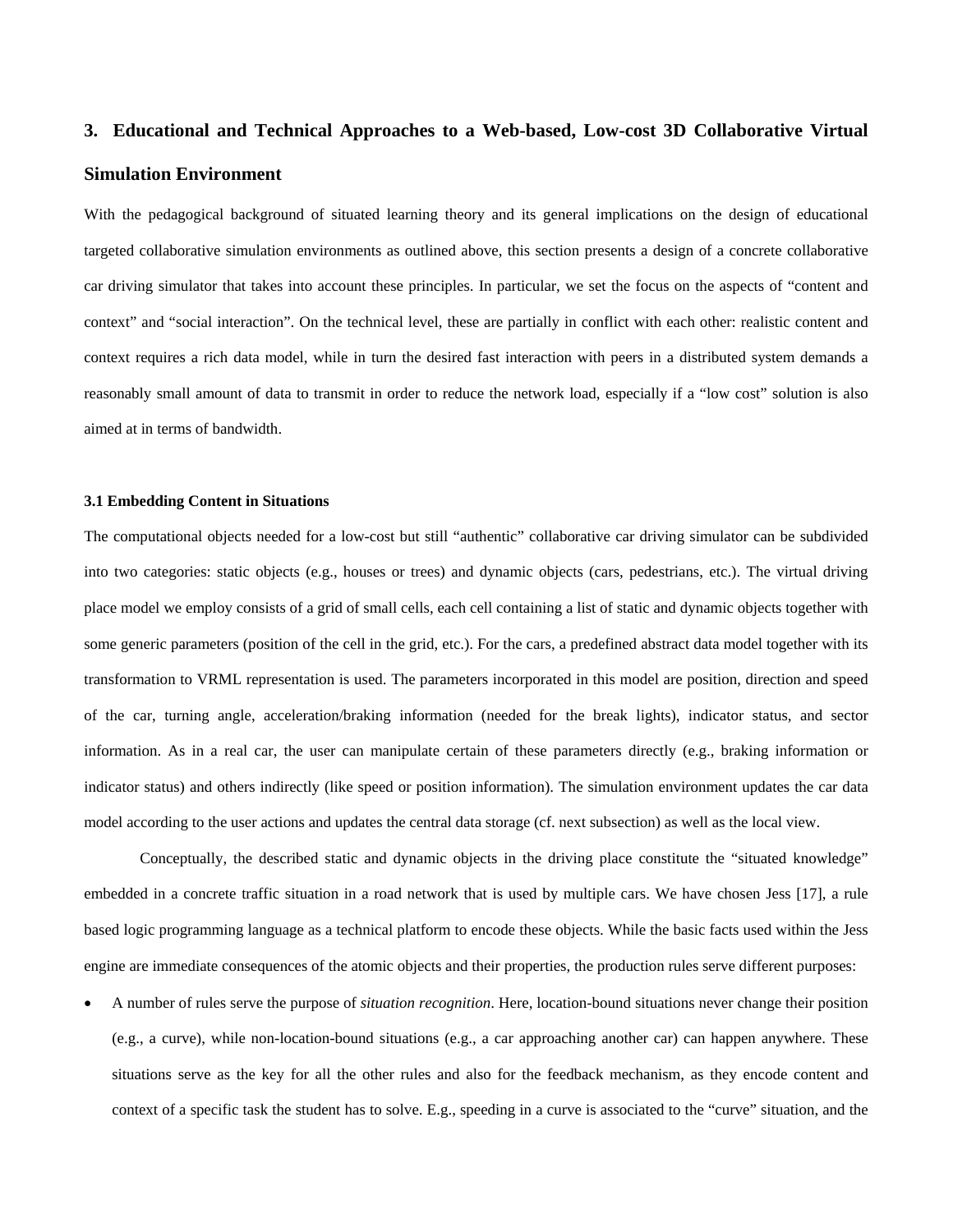safety distance is related to the "approaching a car" situation. Situations can be nested and parallel, as it is of course possible that a car approaches another car and a junction at the same time.

- *Target* facts and rules describe how the outcome of specific situations should be. For instance, they encode that the indicator should be used in the "junction with turning" situation. If a target state is reached, this is saved in the user model to represent the learner's growing ability to deal with the related situation.
- Finally, *control rules* are used to represent whether the student has actually reached any of his current targets or not.

```
(defrule safe_distance_violation 
   (vpcar (position ?pos) 
   (direction ?dir) 
   (speed ?speed)) 
(car_in_lane 
   (car_position ?carpos) 
   (car_direction ?cardir) 
   (car_speed ?carspeed)) 
(not (target_state 
   (desc safe_distance_violation))) 
(test (violated_safe_distance 
    ?pos ?speed ?carpos ?carspeed)) 
\Rightarrow(bind ?list (create$ "distance")) 
   (?*guidance* addInstruction 6 ?carpos ?list 
    ?pos) 
(assert (target_state 
   (situid 6) 
   (checkpoint ?carpos) 
   (chkpt_passed FALSE) 
   (targets ?list) 
   (desc safe_distance_violation))) 
(?*guidance* addMistakes ?list 6))
```
### **Figure 1. A Jess rule example**

Fig. 1 shows a simplified version of a situation for the "violation of safety distance" situation. The condition part of the situation states that this situation has not been recognized yet and that the distance to a car driving in front is too small compared to the speed. The result part of the rule builds a target state (which is input for target rules) and specifies some parameters for the guidance system (cf. section 3.3).

### **3.2 Enabling Social Interaction**

While the system components as described up to here essentially enable single users to use the driving simulator, an important ingredient for fully adopting the situated learning approach is collaboration support. This can naturally be done by allowing multiple users to simultaneously drive on a shared driving space. As a system foundation, we have chosen the TSpace system [18], a tuple space based solution, due to its proximity to the Jess based fact/rule architecture: tuples in the space can simply be conceived as fact lists in Jess. Fig. 2 illustrates how the students and the teacher, each of them on their local PCs, interact with the remote tuple space. It is visible that the manipulation of traffic lights is done on a dedicated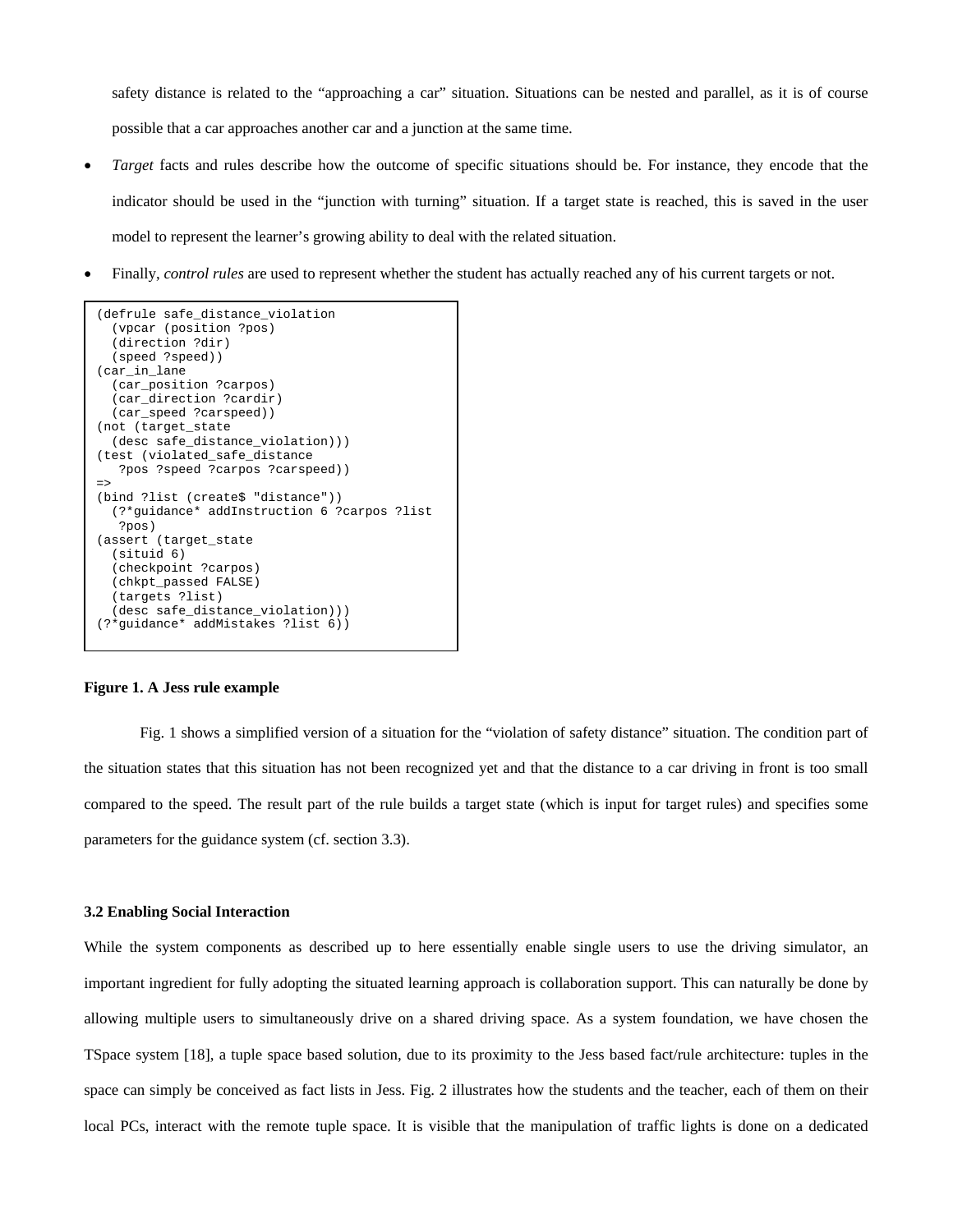teacher PC, whereas the collision detection (as a specific case of a situation) is done in a distributed manner. The "moving car" tuples in the TSpace are created by the student's actions (or by artificial driver agents on the teacher machine) – furthermore, the tuple space also serves statistical purposes in error counting and thereby updating the user models.



### **Figure 2. Interactions with the tuple space**

 With this technical approach to support distribution and synchronization, an educational approach to support informal, unstructured, and spontaneous collaboration has been developed. There are two ways to foster social interaction between right users. First, multiple users can "sit" in the same virtual car. Unlike a realistic car, a virtual car can have unlimited "seats" (in theory) and can be entered and left when it is moving. The people in the same car can have different roles (e.g., coach, trainee, and observer), which have different rights to control the car. They can switch their roles at any time they want. Audio connections with the users in the same car will be automatically set up and maintained when the users enter and leave a shared car. Because the screens of users sitting in the same car are coupled in a WYSIWIS (what you see is what I see) manner, they have the same learning context. When a user asks a question about the current situation, they can discuss immediately without describing an abstract situation in a way normally used in classrooms. Second, it is possible to establish audio connections between the users whose cars are in a near distance. Each car has a unique number shown on the front and back. Other people can request to establish an audio connection to a car by dialling its number. When the users in this car accept the request, an audio connection between these cars will be set up. All users in these two cars can then hear each other.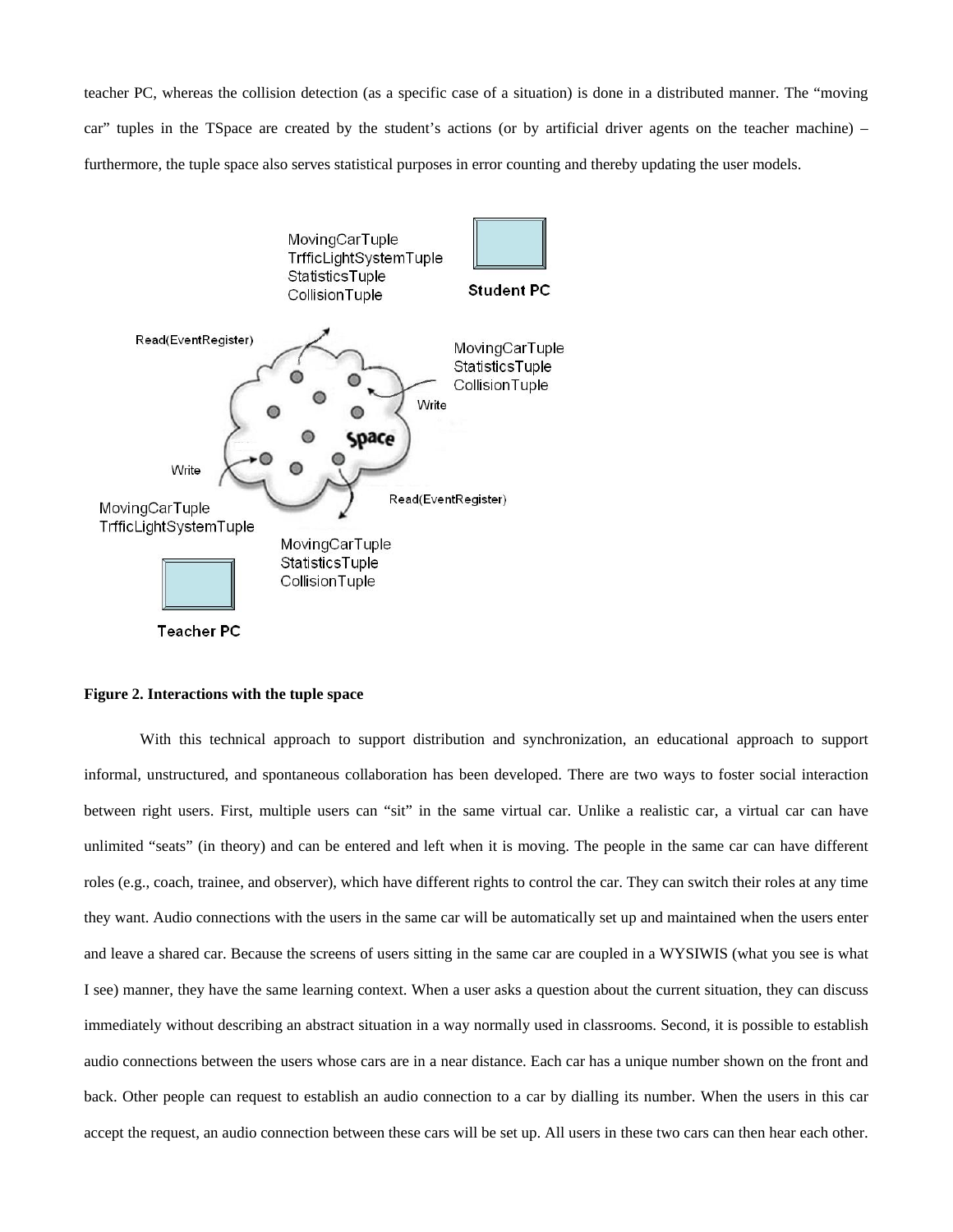This is a very useful mechanism to group people for collaboration. For example, when several cars approach the same junction and the drivers do not know who has the right of way, they can connect to each other and discuss the current situation. Another example is to group people who are involved in an accident or are witness. They may discuss whose fault the accident was and how to avoid it in the same or a similar situation. A log file recording the accident can be saved as a case. The case indexed by the situation can be retrieved and replayed later on. In the replay, users can even can exchange cars to repeatedly observe the same procedure from different perspectives.

### **3.3 Providing Situated Guidance**

The educationally oriented collaborative car driving simulator as described before can already be used in a situated learning approach. Users of the system can drive a virtual car in virtual driving places in a way similar to driving in the real world. They will encounter unexpected and rich situations and are meanwhile involved in creating training scenarios for others. In addition, a human coach can select one of the students' cars to enter. After entering a car, the coach can provide situated instructions like in the real world. When the human coach is not available, the Jess based situation representation invites also computer based guidance add-ons. To allow for personalized feedback, these rely on a situation-based user model which captures the user's performance records about past situations. Whenever a situation is encountered, the system will examine whether the user has knowledge and skills to handle this situation based on the statistics records of this situation. According to the user's preference information, the system can then provide guidance in an appropriate mode. Three modes of providing guidance are described below:

- Forewarn or hint: if a situation occurs that the user can not correctly deal with, the system actively hints the user what he should take care of and how to behave.
- Simple feedback: the system monitors the performance of the students. If any error is committed, the system will show the feedback to the user and update the user model.
- Guidance on demand: a user, who may have little experience in a situation, can actively seek help. Then, the system will provide guidance (technically, this is a simplified version of the first usage mode).

# **4. A Prototype System**

In order to demonstrate the feasibility of our approach, we have implemented and tested a prototype system. This prototype is completely in line with the research goals and theoretical framework of situated learning, but (due to resource limitations), has some restrictions. For example, the driving place model and the car model are graphically rather simple. Also the level of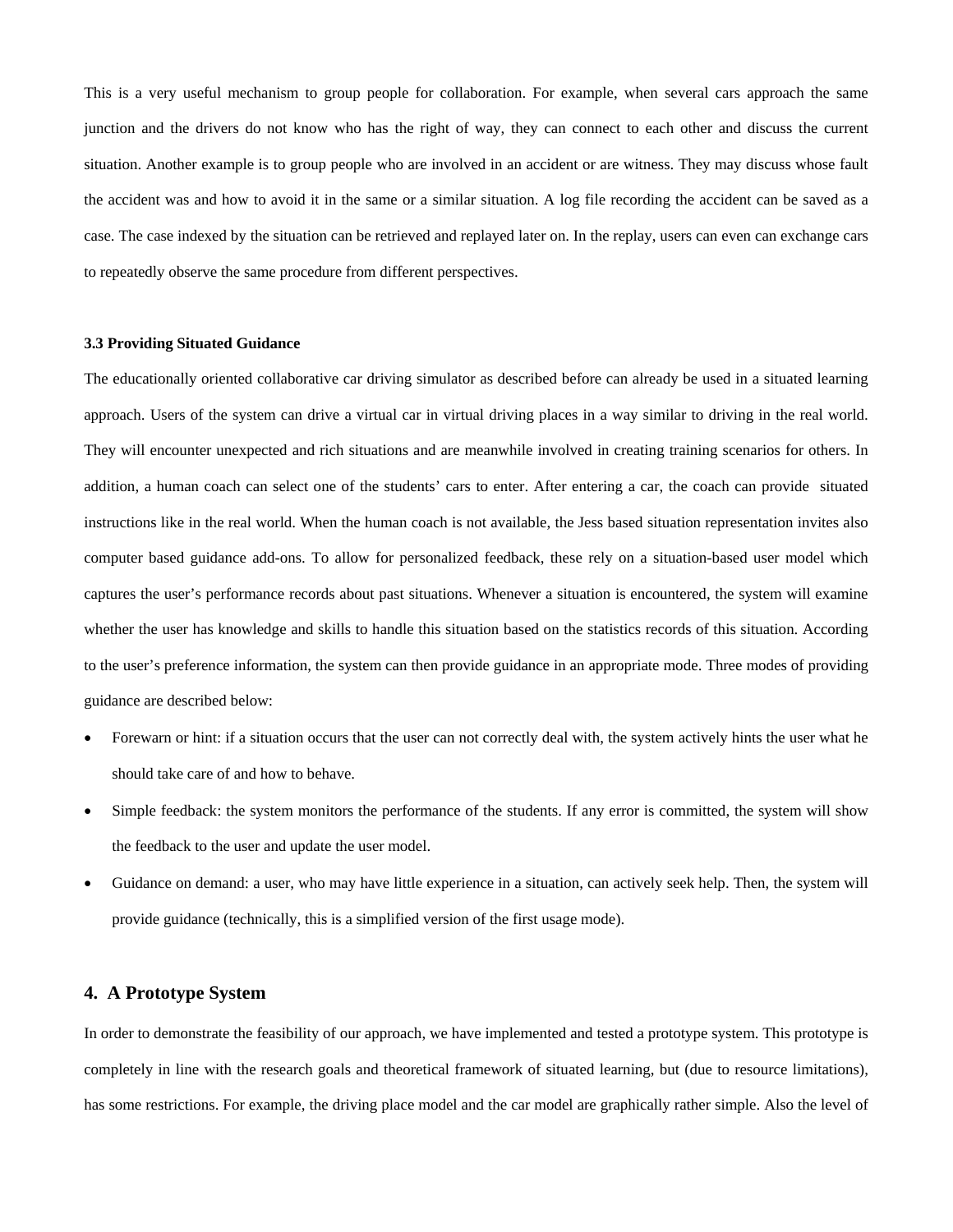detail in the graphics and the rendering quality can still be improved. Furthermore, the number of the modelled situations is currently limited (though, of course, the system is open to additions here). Users can currently act by keyboard input only – more advanced steering options are not implemented yet. In addition, the mechanism to automatically set up and maintain audio connections has not been implemented. However, the main purpose of the system is fulfilled: we can support learningby-collaborative-simulations. The users not only entertain with driving in a collaborative virtual environment, but also learn and apply driving knowledge and apply knowledge in virtual communities of practice.



### **Figure 3. System modules and components**

 Fig. 3 illustrates the general software architecture of the prototype system. It consists of four communication modules: the map editing tool, the teacher client, the student client, and the server. These modules communicate in a clientserver architecture via a network. Each communication module has software components (grey) and the data components (light-grey). Driving place models can be edited using the edit tool and saved in the database. Teachers can set up a collaborative virtual environment by creating a session and loading a desired driving place model. Students then register and join the session by using an administration component. The student client will then connect with the groupware server via a communication component. After creating a connection, the student client will get the updated data from the server. Then the student can see the view of the driving place from the perspective of his/her car. The student controls the virtual car by input actions via the keyboard. User actions are handled by the simulation component. The state of the car in the local data will be changed and will be sent to the server. The latter broadcasts changes to other student clients. Each client will render the view based on the updated data. The teacher client has more options: the teacher can monitor all student cars in the driving place. On the teacher client, it is possible to find any student car and couple the teacher's view with the view of the corresponding student. Thus, the teacher can coach the student for driving in a way like in the real world. In case that the human coach is not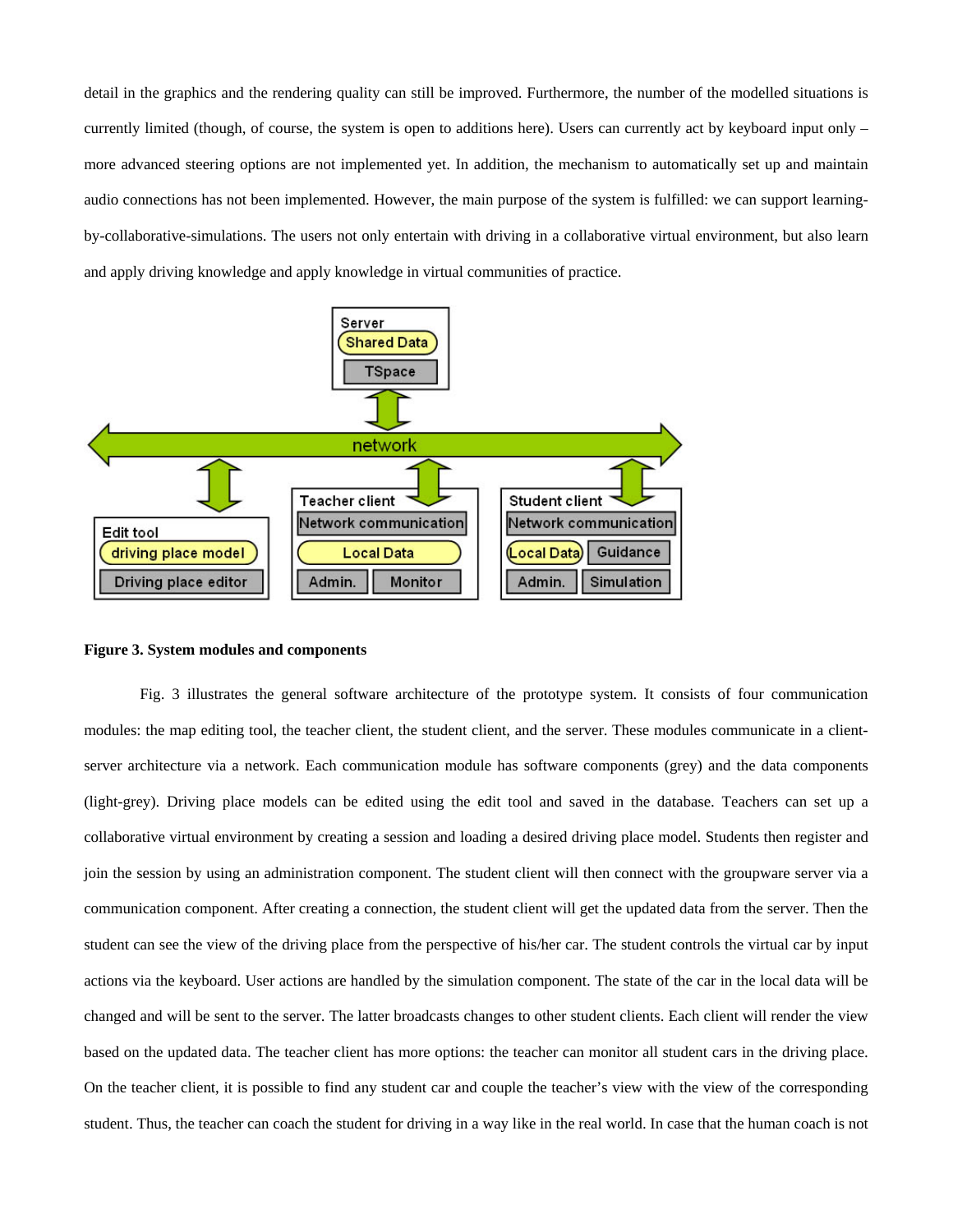available, the computer-based guidance system will provide situated instructions in a textual form (see Fig. 4) in one of modes listed in section 3.3.



### **Figure 4. Screenshot of a view with guidance**

 As mentioned before, the distinguished characteristics of our approach is that the learning situations are not hardcoded into the simulator but consequences of multiple users driving in a collaborative virtual environment. In existing cardriving simulators, series of situations are usually pre-defined and presented in a certain order repeatedly until the trainee can handle them correctly. The problem is whether the trainee can really handle such situations correctly in different contexts, not only in the repeatedly presented one. In contrast, when learning driving in our simulator, users can potentially encounter rich situations in an unpredictable order like in the real world. When many users with different knowledge levels drive in a shared virtual driving place, the variety of situations and the amount of situation occurrences will be relatively high.

 However, if there are not enough drivers in a shared driving place, the number of situations that a learner is likely to experience decreases correspondingly. As a consequence, the learning opportunities will be reduced and learners may feel bored, decreasing their learning interests. In order to solve this problem, we developed an autonomous agent simulating a moving car. The driving knowledge needed for situation detection and provision of guidance represents a way experts handle situations. This knowledge is also used to control the behaviour of the randomly driving agent. As a consequence, such an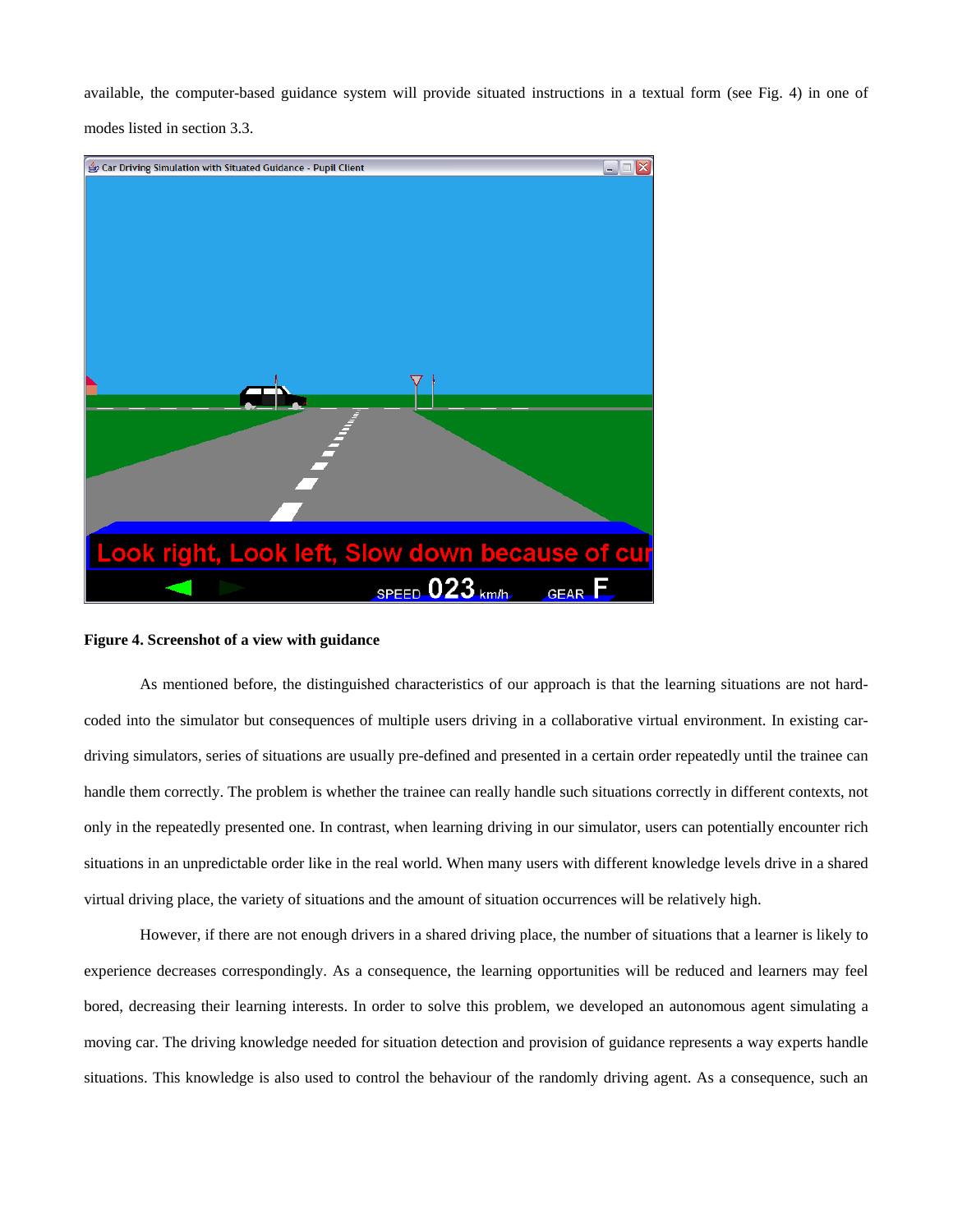agent behaves like a skilled driver and exactly follows the traffic rules on his randomly chosen route. By introducing these agent-based virtual cars in shared driving places, the traffic can be increased.

### **5. Results of Pilot Studies**

While the system as a whole is subject of continuing development, the existing functions have demonstrated the feasibility of our approach. We have tested the already implemented parts of system with multiple clients - technically, the results were promising. The interaction worked smoothly, and also the guidance system was fully functional. Based on these successful usability tests, we ran a pilot evaluation study of the system in order to find out if the approach of replacing hard-coded situations with spontaneous collaborative interactions actually works. Since the effectiveness of the whole situated learning based approach essentially relies on enough learning opportunities, we counted how many learning opportunities students encountered while using the system. Apart from duration of system usage, this of course depends on two main factors: the number of system users and the size of the road map, together determining the traffic density. In our study, we used a relatively small road map with 5 cars on it. This was a density which reflects well modest traffic conditions. We expected this to lead to a reasonable number of learning opportunities.

 In the concrete study, 5 groups used the system for 10 minutes each. Each group consisted of 2 human users and 3 randomly driving artificial agents which obeyed all traffic rules but took random walks on the road map. This design models the fact that on realistic roads, beginners are present as well as experienced drivers who rarely make mistakes. The subjects in the pilot study were volunteer students.

 To analyze results of the sessions, the number of detected situations of specific types (cf. section 3.1) was counted. In the following presentation and discussion of evaluation results, we focus on three characteristic and interesting situation types which involve more than one car: "traffic junction without right of way", "traffic junction without traffic signs" where we want a student to respect the right of way of another car crossing the junction, and "safety distance to another car". Our data analysis shows two results. First, the data stresses the importance of group size in these collaborative applications. If we do not consider the agent cars but only the student actors, the average number of created situations was 0.9 for the junction situations and 2 for the safety distance situation. Both values are rather low considering the driving time of 10 minutes, but reflect well what happens on a map with very few cars.

 Our second finding is that a larger group size can partially solve this problem but is not sufficient for creating complex situations. Fig. 5, showing the average number of situations with and without randomly driving agents (i.e., 2 or 5 cars) in the test sessions, illustrates this. Although the number of cars was more than doubled, not all situations occurred correspondingly more often. The difference in the "junctions without traffic lights" conditions is statistically not even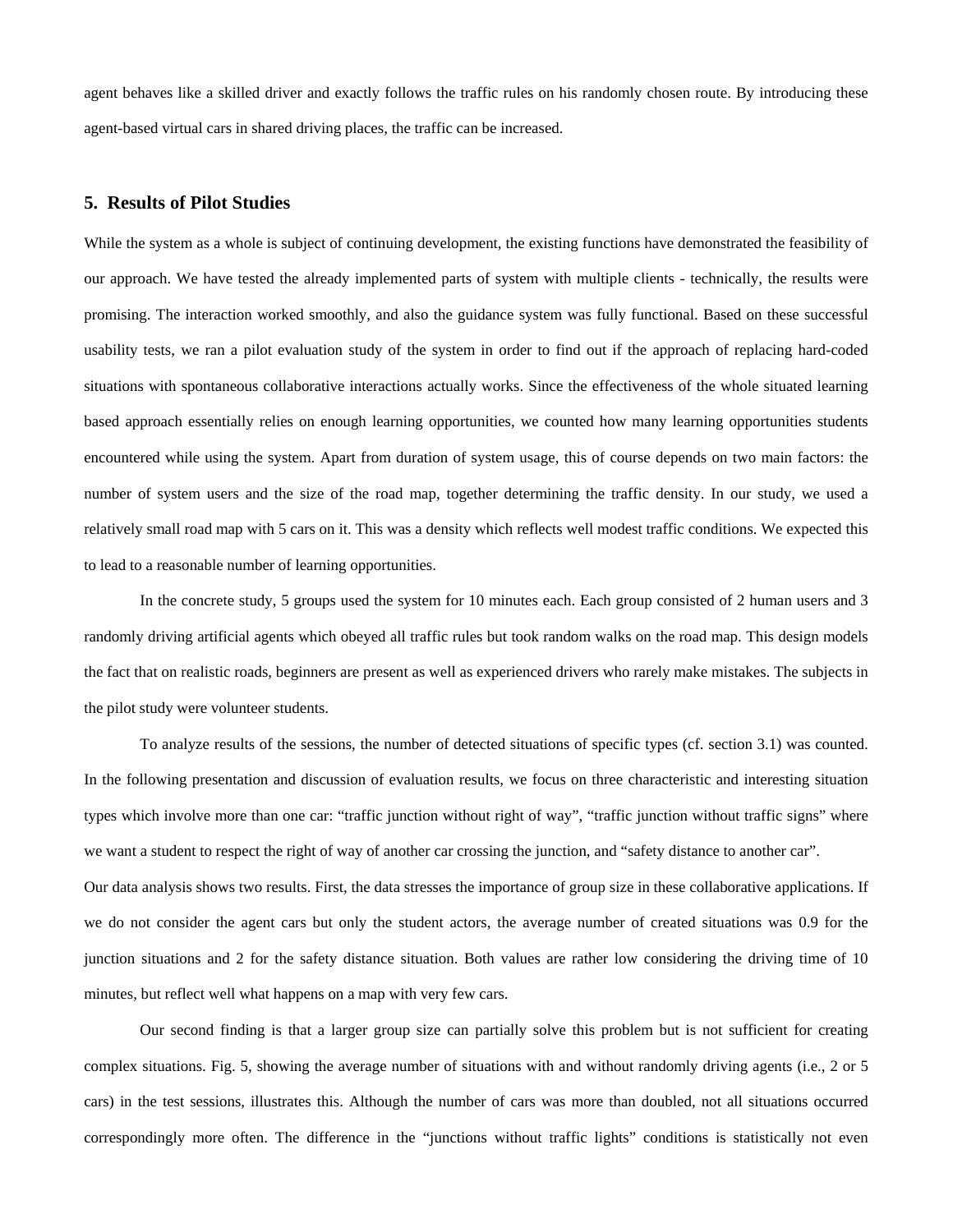significant. The only considerable increase is the "safety distance" situation (t=3.55, p<0.01), leading to an average of 4.6 situation occurrences during the 10 minutes simulation time.



### **Figure 5. Situation occurrence by traffic density**

 This can be explained by the fact that this situation, compared to the others, is relatively simple – a car is very likely to just happen to be in front of another car on the map, thereby creating "safety distance" situations. For the other situation types (junction situations), more specific time constraints have to be fulfilled. It turned out that totally uncoordinated driving did not lead to a high number of these situation occurrences even though the number of drivers was increased.

 A conclusion of this study is that, unless really large user groups are involved so that a high traffic density is guaranteed, only some but not all of the interesting learning situations occur frequently. It depends on characteristics of the situation whether or not an increase of traffic density leads to a significant increase of situation occurrences.

## **6. Conclusion and Future Work**

Learning to drive a car in the real world is an unsafe process. Training via a fully functional car-driving simulator can be helpful, but is usually associated with high costs for most learners. Furthermore, a lot of conventional driving simulators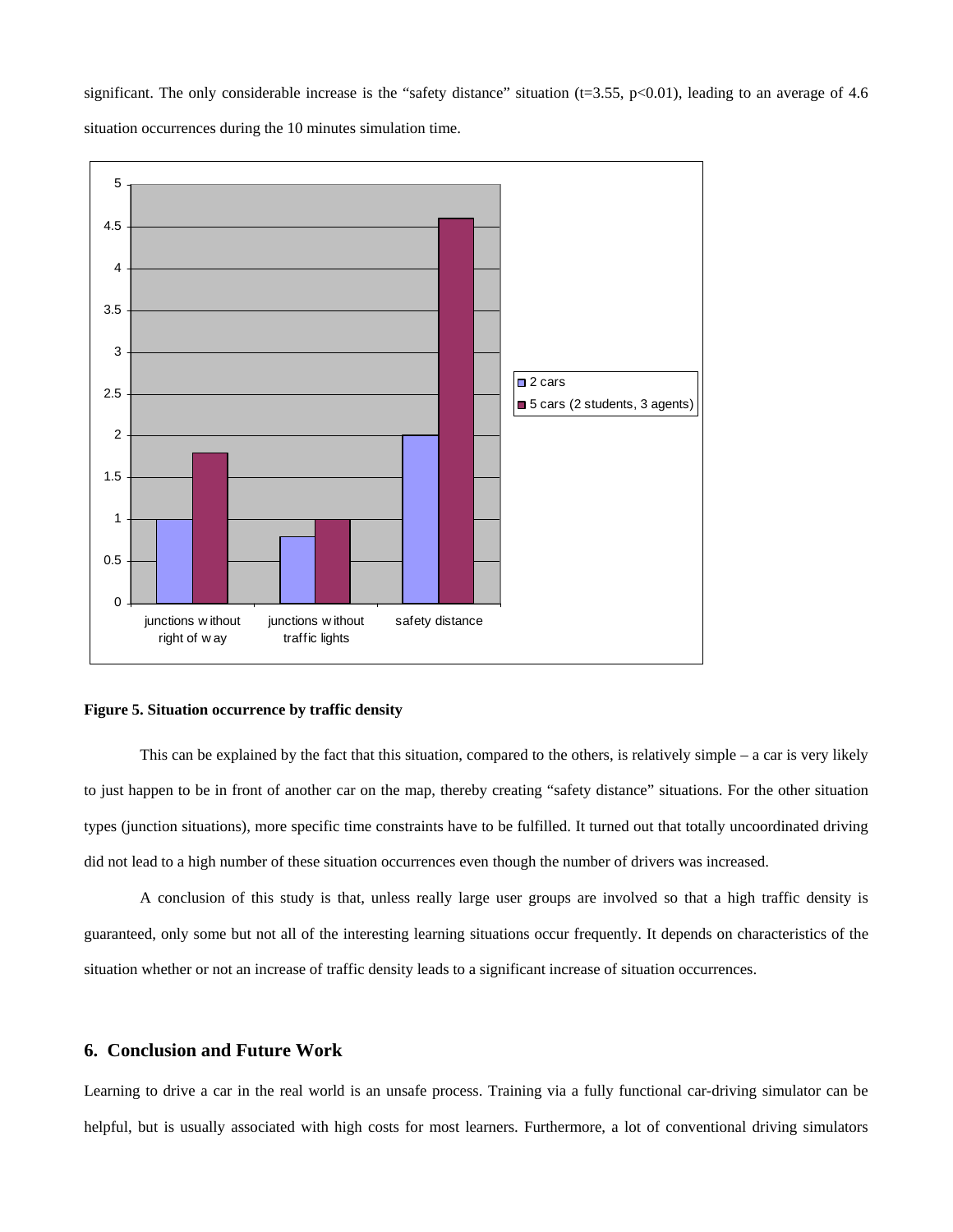either give no guidance at all, or adopt a "drill and practice" approach. A PC-based car-driving simulation system makes it possible for most users to learn driving knowledge anytime anywhere. Because of the limitation of the PC power and the lack of some devices like motion equipments and large 360 degree screens, it is unrealistic to train all relevant skills in homebrew simulation systems. However, if we focus on training some important aspects of car-driving such as recognising situations, learning traffic rules, low-cost simulation systems are useful as well.

 Guided by situated learning theory, we recognised that at minimum, the following requirements should be taken into account while developing a simulation system: supporting contextualised learning, supporting collaborative learning, and supporting participation and scaffolding. In the design of our low-cost 3D simulation system, we meet these three requirements by embedding content in situations, enabling social interactions, and providing situated guidance, respectively. A prototype system has been implemented and pilot studies with multiple users have has demonstrated the feasibility of our idea.

 The obvious limitation of our collaboration oriented approach is that there will be fewer interesting learning situations if not enough users are involved in a shared driving place. To address this and in order to support small sized groups in conducting collaborative learning with a certain volume of traffic and rich learning opportunities, we developed a randomly driving agent. The result of our pilot study shows that the traffic density was indeed increased after introducing the randomly driving agents, but the number of challenging learning situations the students encountered did not increase as much as we hoped for. This might be overcome with a different agent design: the randomly driving agents move around in a shared driving place following the traffic rules with randomly selected routes. They have no intentions to help learners and are not "challenging" enough. In order to improve our simulation system and provide more learning opportunities for learners, we plan to develop a kind of pedagogical agent which will intentionally create appropriate situations for users. In addition, more situation types and alternate forms of guidance (e.g., verbal instructions and augmented graphics) will be designed and implemented in the system. Furthermore, an audio communication management with flexible channel controls is planned to be integrated into the system. This will allow learners to collaborate when they sit in the same car or/and are in different cars. With these additions, serious evaluations will be conducted.

### **7. Acknowledgements**

Thanks to Hasna Boussairi, Michael Nahhas, Sebastian Ruiling, Oliver Schilbach, Tobias Schloesser, and Sabine Zill for their development of the prototype systems and the provision of materials.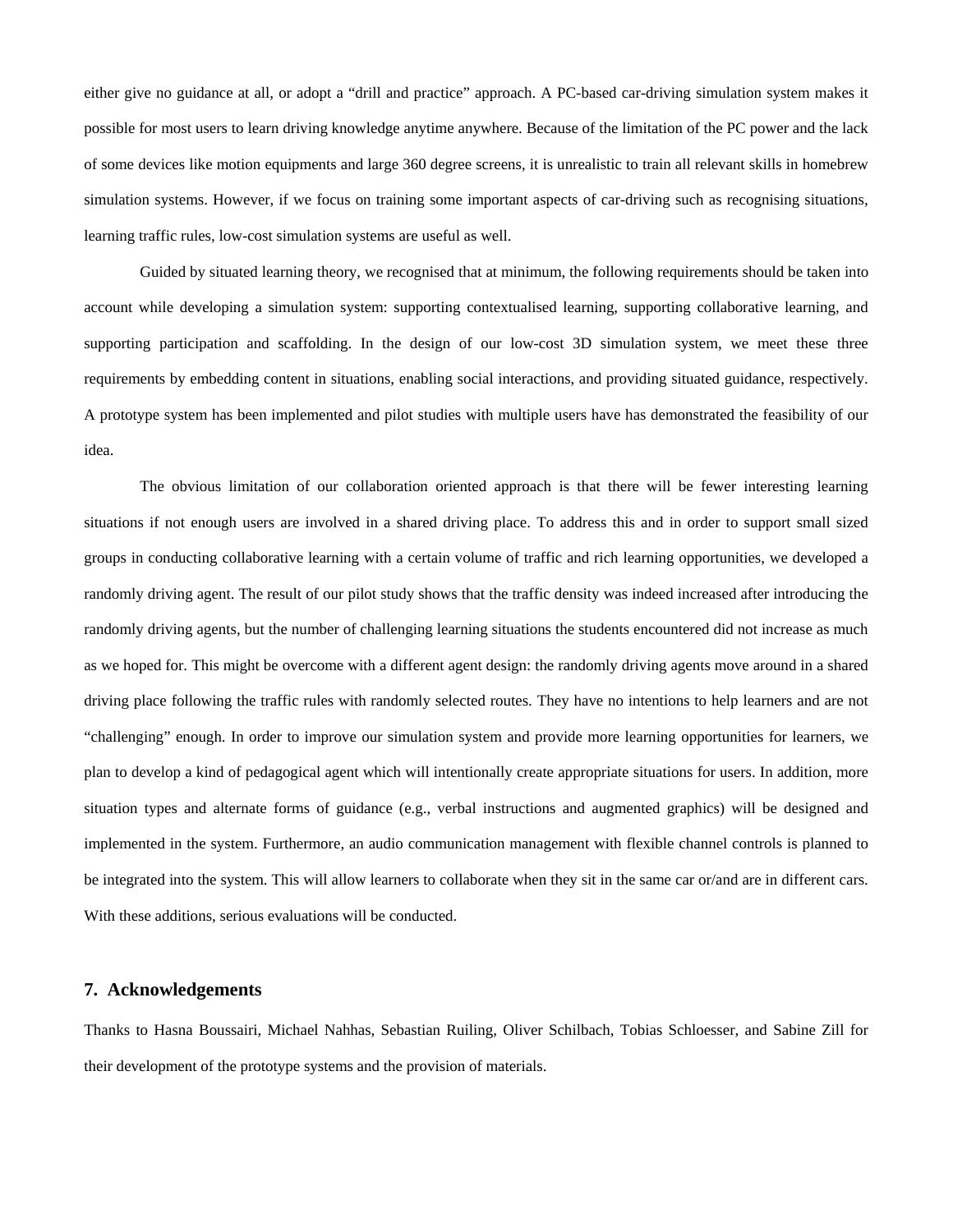### **References**

[1] M.E. Gredler, Games and simulations and their relationships to learning. In D. H. Jonassen (Ed.), *Handbook of research for educational communications and technology: a project of the association for educational communications and technology* (2nd ed., Mahwah, NJ: Lawrence Erlbaum Associates, 571–582, 2003).

[2] H. McLellan, Virtual realities. In D. H. Jonassen (Ed.), *Handbook of research for educational communications and technology: a project of the association for educational communications and technology* (2nd ed., Mahwah, NJ: Lawrence Erlbaum Associates, 461–497, 2003).

[3] C. Youngblut, Educational uses of virtual reality technology (Institute for Defense Analyses: 1998), retrieved on July 25, 2006 from http://www.hitl.washington.edu/scivw/youngblut-edvr/D2128.pdf

[4] J.C.G.M. van Rooij. Research on simulator-based training and instruction strategies, *Proc. of the HFES Europe Chapter annual Meeting,*, 73-81. Dortmund, Germany, November 1994.

[5] W. Schneider, Training high-performance skills: fallacies and guidelines, *Human Factors,* 27, 1985, 285-300.

[6] P. Wolffelaar, S. Bayarri, and I. Coma, Script-based definition of complex scenarios. *Proc. of the 4th Driving Simulation Conference*, 353-365. Paris, France, July 7-8, 1999.

[7] L. Jacobson, Welcome to the virtual world. In Richard Swadley (Ed.), *On the cutting edge of technology* (Carmel, IN: Sams, 69-79, 1993).

[8] 3D-Fahrschule home page: retrieved on July 25, 2006 from http://www.3d-fahrschule.de/

[9] W. van Winsum, and J.E. Korteling, *Low-cost simulators 3D: Task analysis for driving simulation* (Report No. TM-98- A041, Soesterberg, The Netherlands: TNO-Human Factors. 1998).

[10] Y. Miao, Supporting situated learning for virtual communities of practice: representation and management of situated knowledge. *Proc. of the 4th IEEE International Conference on Advanced Learning Technologies*, 490-494. Joensuu, Finland, September, 2004.

[11] J.S. Brown, A. Collins, and P. Duguid, Situated cognition and the culture of learning, *Educational Researcher,* 18( 1), 1989, 32-41..

[12] J. Lave, *Cognition in practice*, (New York: Cambridge, 1988).

[13] I. Shor, *Critical teaching and every day life* (Chicago: University of Chicago Press, 1987).

[14] R. Richey, Agenda-building and its implications for theory construction in instructional technology. *Educational Technology*, 37(1), 1997, 34-41.

[15] J. Lave, and E. Wenger, *Situated learning* (New York: Cambridge, 1991).

[16] A.L. Brown, The advancement of learning, *Educational Researcher,* 23(8), 1994, 4-12.